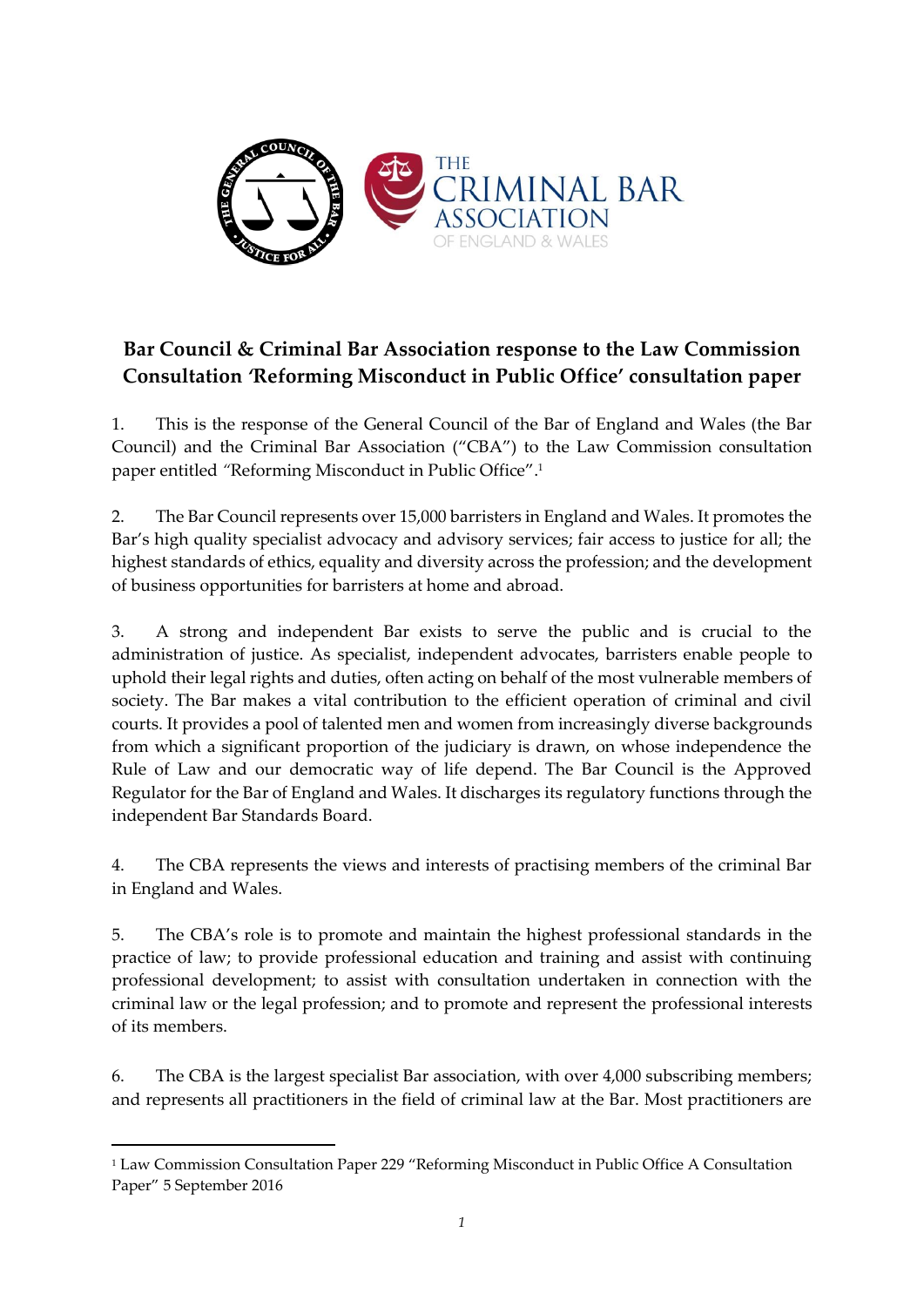in self-employed, private practice, working from sets of Chambers based in major towns and cities throughout the country. The international reputation enjoyed by our Criminal Justice System owes a great deal to the professionalism, commitment and ethical standards of our practitioners. The technical knowledge, skill and quality of advocacy all guarantee the delivery of justice in our courts, ensuring that all persons receive a fair trial and that the adversarial system, which is at the heart of criminal justice in this jurisdiction, is maintained.

### **Overview**

7. The Law Commission's consultation paper is thoroughly researched and identifies pragmatic reforms, which would clarify the offence of misconduct in public office ("MIPO"). In general, we are in favour of the proposals and the benefits of codifying this area of law. Where we agree with the Law Commission's proposals we simply say so and do not amplify or rehearse the arguments in favour.

8. There is one area on which we were unable to reach agreement. Question 26 proposes that the new MIPO offence would exclude the requirement to consider whether a defendant acted "without reasonable excuse or justification". It was not possible to form a consensus within the Bar Council or CBA as to whether, in effect, "reasonable excuse or justification" should be available as a defence to any new offence. Both the Bar Council and the CBA endeavour to represent the views of their members, and in view of the conflicting approach within the committees we have set out the competing arguments and raised examples to illustrate how and why the retention of the defence may be thought necessary.

#### **Chapter 4: Law Reform Options: Public Office**

**Consultation Question 1: For the purposes of a reformed offence or offences to replace misconduct in public office, should "public office" be defined in terms of:**

**(1) a position involving a public function exercised pursuant to a state or**

#### **public power; or**

**(2) a position involving a public function which the office holder is obliged to**

### **exercise in good faith, impartially or as a public trust?**

9. We agree with provisional proposal 2 that "public office" should not be restricted to an institutional or employment link to the state or a state function. We agree that (1) or (2) are better options which focus upon public function.

10. Our preference is a definition of "public office" that is not limited to state or public power but is sufficiently broad to encompass a public function where there is a duty to act in the public's trust. Therefore (2) is preferred.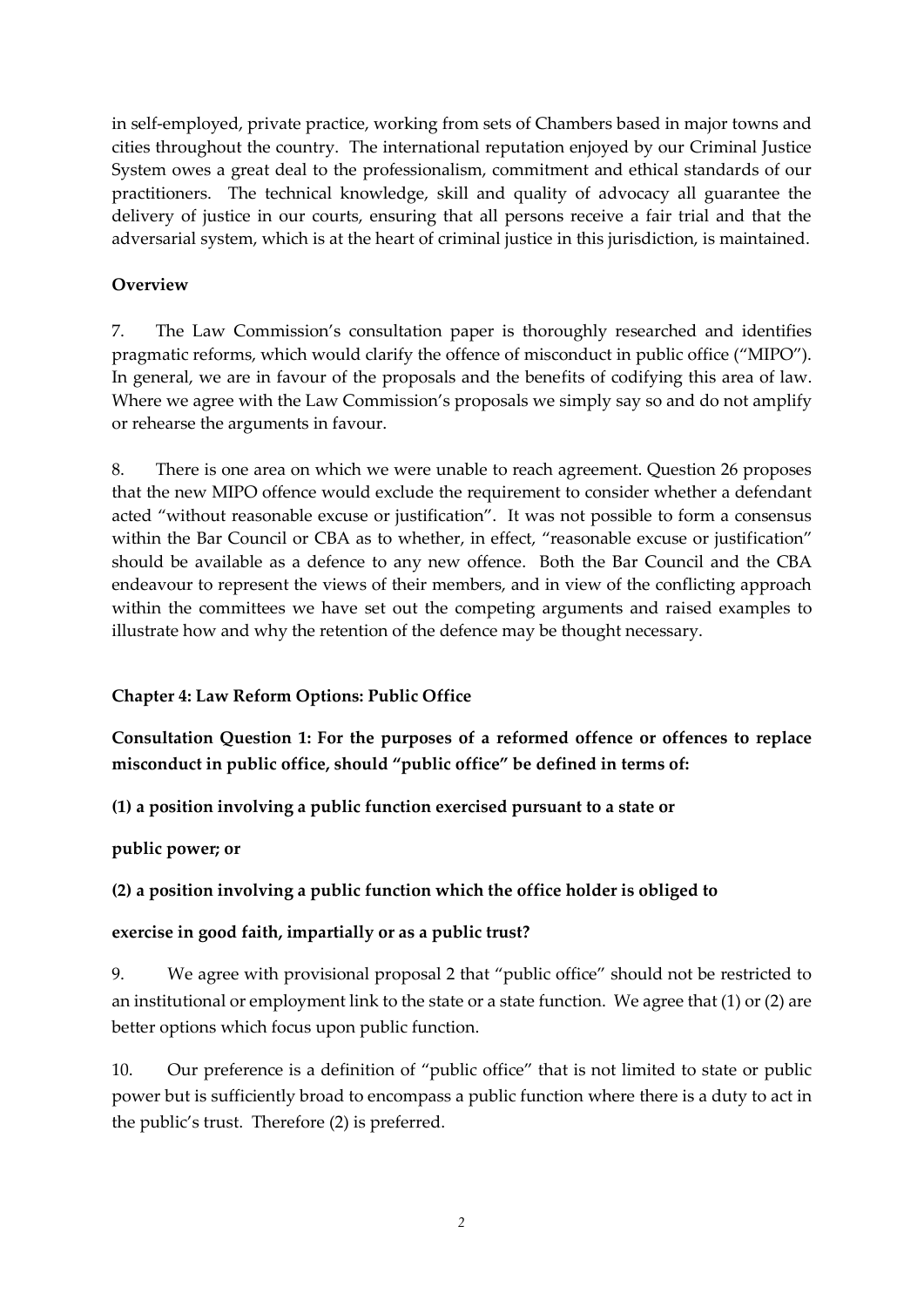**Consultation question 3: For the purpose of a reform offence or offences to replace misconduct in public office, should the statutory definition of public office take the form of:** 

**(1) A general definition;**

**(2) A definition of public office as any position involving one or more of the functions contained in a list;**

**(3) A list of positions constitution a public office; or**

**(4) A general definition supplemented by a non-exhaustive list of functions or positions given by way of example?** 

11. For the reasons outlined in the consultation paper and primarily to achieve sufficient legal certainty and flexibility to encompass changing public functions we prefer (4). We consider that a non-exhaustive list of functions and positions could supplement the general definition.

**Consultation question 4: If the definition of public office includes a list of functions or positions, should there be power to add to the list by order to subject to the affirmative resolution procedure?** 

12. Yes. We agree with provisional proposals 5-7.

**Consultation question 8: Should the category of public office holders under a particular duty concerned with the prevention of harm be defined to include those public office holders with a duty of protection in respect of vulnerable individuals (whether or not it also includes any other public office holders)?** 

13. Yes.

**Consultation question 9: Should the category of vulnerable individuals be defined:** 

**In the same way as in the Safeguarding Vulnerable Groups Act 2006; or**

**In some other way, and if so, what way?** 

14. We agree that categorisation in accordance with the SVG Act 2006 is appropriate.

**Consultation question 10: Should the offence be defined to include the breach of every legally enforceable duty to prevent (or not to cause) relevant types of harm, or should there be a more restricted definition of the nature of the duty involved?** 

15. In view of the suggestion that the offence be limited to types of harm we consider that all legally enforceable duties designed to prevent (or not to cause) those types of harm should be included.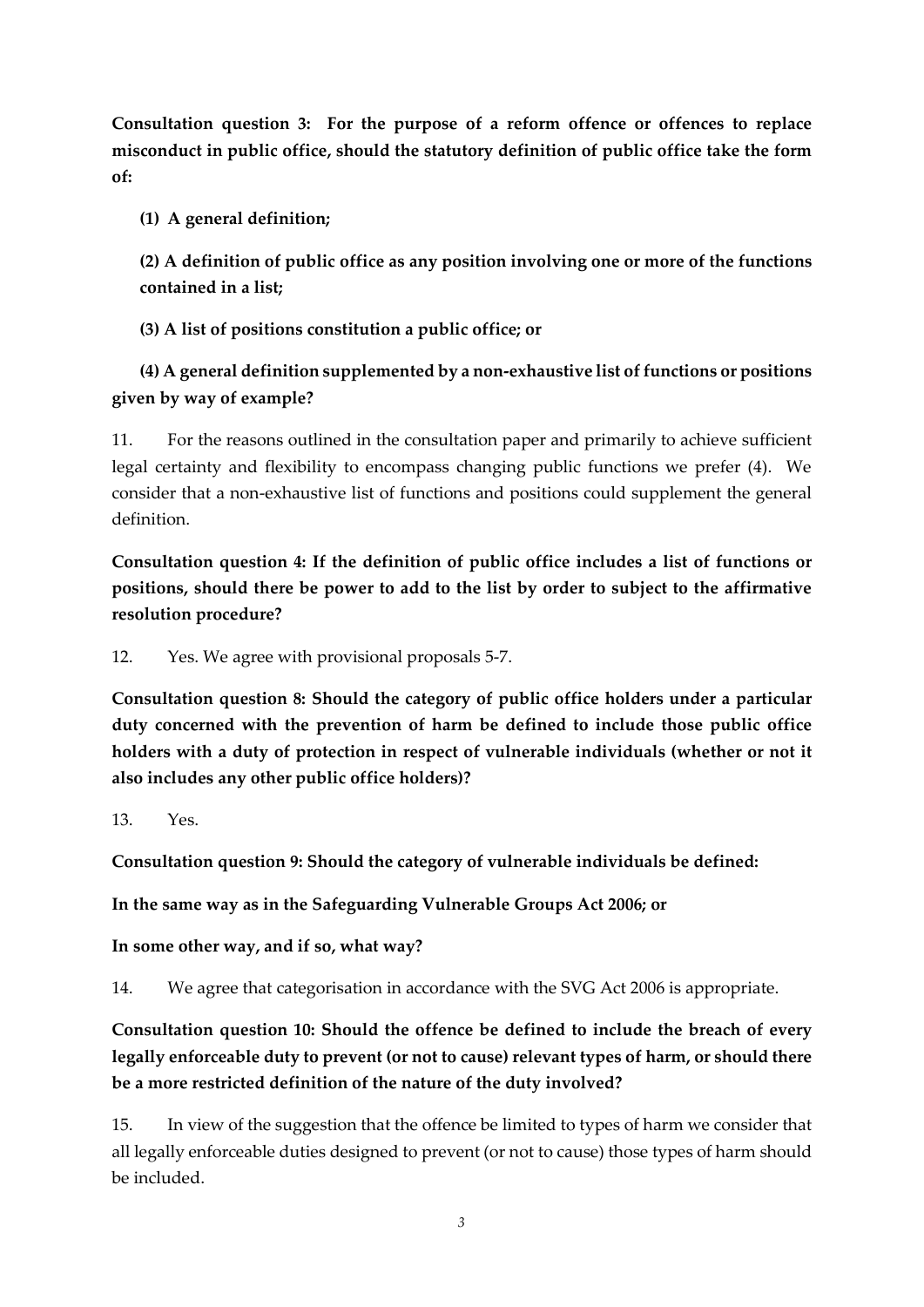#### 16. We agree with proposal 11.

**Consultation question 12: Should the definition of the category of public office holders with powers or physical coercion take the form of:** 

- **(1) A general definition;**
- **(2) A definition of that type of public office as any position involving one or more of the functions contained in a list;**
- **(3) A list of positions constituting that type of public office; or**
- **(4) A general definition, supplemented by a non-exhaustive list of functions or positions given by way of example?**

17. We prefer a general definition, supplemented by a non-exhaustive list of functions or positions to achieve sufficient level of certainty and flexibility.

**Consultation question 13: If the definition of that category (public office holders with powers of physical coercion) includes a list of functions or positions, should there be power to add to the list by order?**

18. Yes.

**Consultation question 14: Should the definition of the category of public office holders with a duty of protection take the form of:**

**(1) A general definition;**

**(2) A definition of that type of public office as any position involving one or more of the functions contained in a list;**

**(3) A list of positions constituting that type of public office; or**

**(4) A general definition, supplemented by a non-exhaustive list of functions or positions given by way of example?**

19. We prefer Option 4. This approach would bring clarity in relation to positions that would clearly fall within the definition – for example police officers, whose positions could be listed – while allowing for a degree of flexibility to cater for the possibility that important public offices have been missed. The burden would be on the prosecution to demonstrate in each case where a position was not listed that the position or the functions exercised did indeed give rise to a duty of protection.

**Consultation question 15: If the definition of that category (of public office holders with a duty of protection) includes a list of functions or positions, should there be power to add to the list by order?**

20. Yes.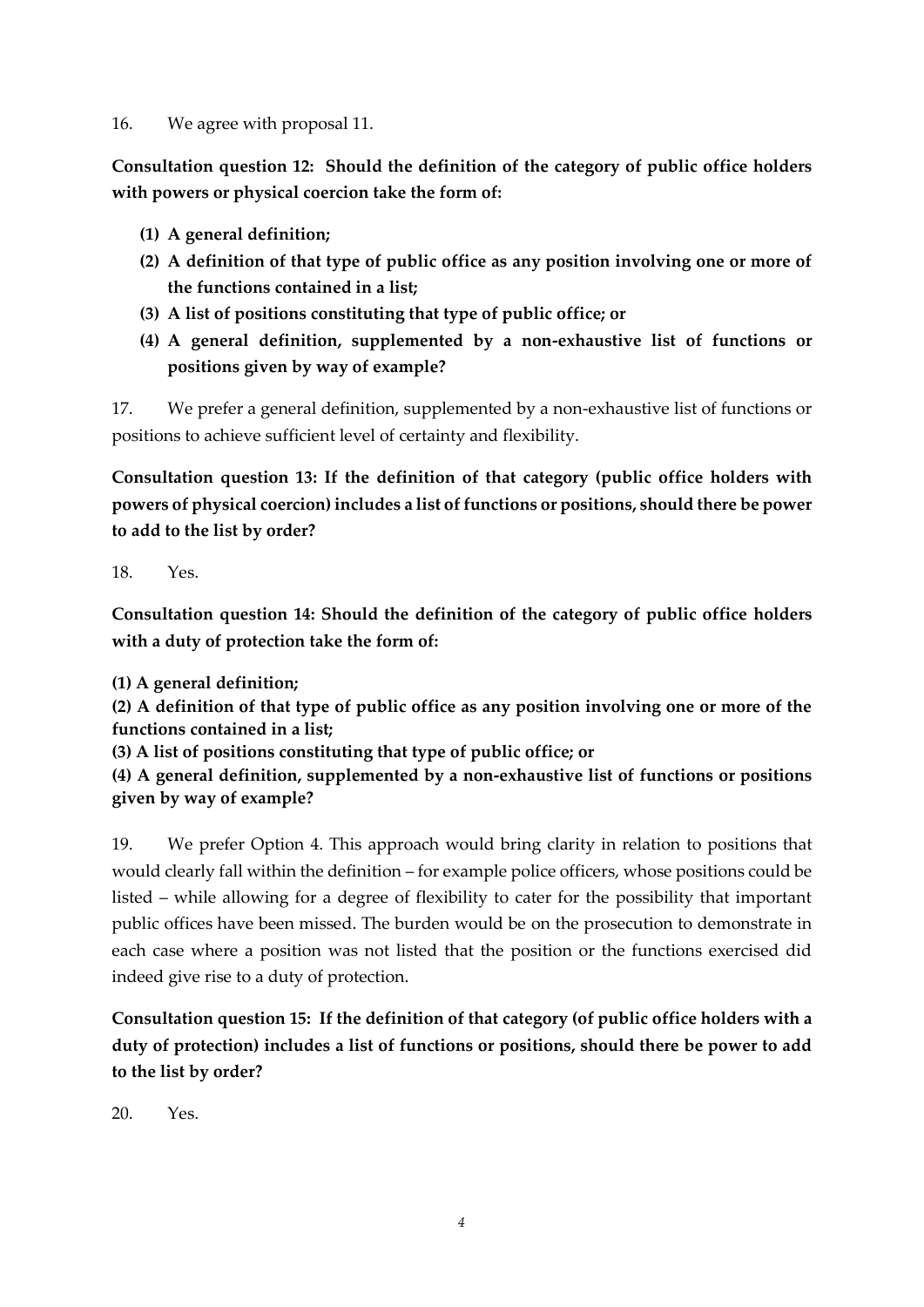**Provisional proposal 16: There should be no requirement on the prosecution to prove that D knew that his or her position was, in law, a public office involving the exercise of powers of physical coercion or a duty of protection. It is sufficient for the prosecution to establish that D was aware of the factual circumstances that made it one.**

21. We agree. It is unlikely that there would be many cases in which D would be aware of such factual circumstances and yet unaware that the position was a public office involving the exercise of such powers / giving rise to a duty of protection.

**Provisional proposal 17: There should be a requirement that D is aware of any circumstances relevant to the content of any duties of his or her office concerned with the prevention of harm. For example, what types of harm the duties require D to prevent and in what circumstances?**

22. We agree. The prosecution should be required to prove knowledge of the relevant facts (e.g. the scope of his duties), but not the law (as noted in connection with the previous proposal).

**Provisional proposal 18: The offence should include both actual and potential consequences.**

23. We agree.

**Provisional proposal 19: The risk of the following two types of consequence:**

**(1) death and serious injury (including both physical and psychiatric harm); and (2) false imprisonment; should be regarded as public harm for the purposes of the offence.**

24. We agree.

### **Consultation question 20: Should the risk of serious harm to public order and safety be regarded as public harm for the purposes of the offence?**

25. Yes. The scope of the proposed new offence might encompass, for example, the role of an official charged with managing stewarding and crowd control at an international football match at Wembley, where there was a risk to public safety from, say, clashing sets of fans or a terror attack.

**Consultation question 21: Should the risk of serious harm to the administration of justice should be regarded as a consequence that would be likely to cause a risk of public harm occurring for the purposes of the offence?**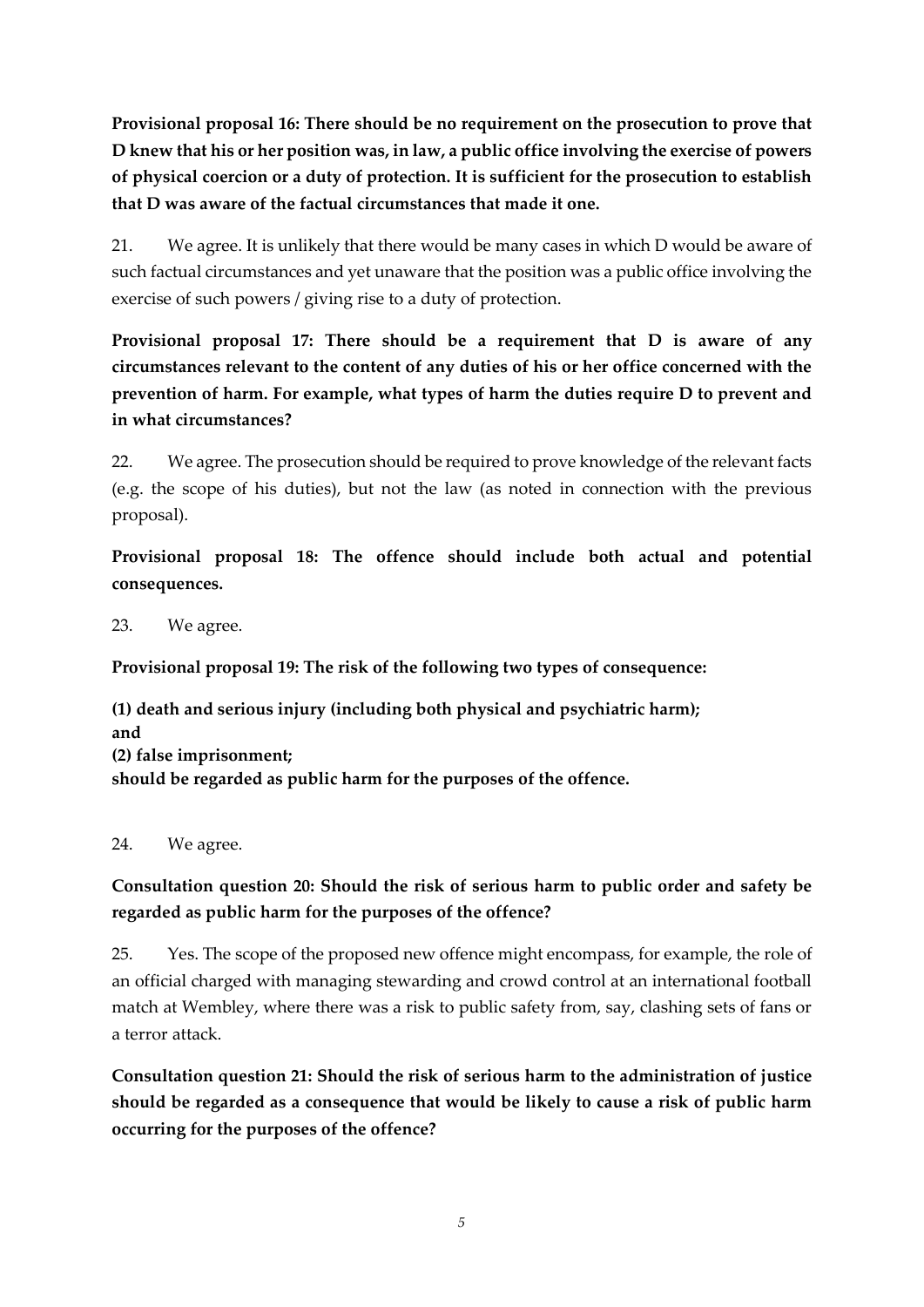26**.** Yes. The proper administration of justice is one of the most fundamental responsibilities of relevant public office-holders, and failing to prevent the risk of harm to this is generally (and rightly) viewed with seriousness by the public.

**Consultation question 22: Should the risk of serious harm to property should be regarded as a consequence that would be likely to cause a risk of public harm occurring for the purposes of the offence?**

27. Yes.

**Consultation question 23: Should the risk of serious economic loss be regarded as a consequence that would be likely to cause a risk of public harm occurring for the purposes of the offence**

28. Yes. While much of the misconduct that might be caught by the new offence could fall within the Fraud Act 2006 (specifically fraud by abuse of position) it would be worth retaining the wider offence of misconduct in public office to cater for situations in which the misconduct falls short of fraud.

**Provisional proposal 24: Liability should only be imposed where a risk of serious consequences arises.**

29. We agree.

### **Chapter 5: Law Reform Options – Option 1: The breach of duty model**

**Q25 (paras. 5.183-5.204) The fault element of the offence should include recklessness as to the risk of specified consequence as defined above [death and serious injury (including both physical and psychiatric harm) and false imprisonment]. The offence should not contain an ulterior intent element.** 

30. We agree.

## **Q26 (paras. 5.205-5.213) The offence should exclude the element of "without reasonable excuse or justification" but retain the availability of relevant common law defences where it is prosecuted.**

31. It was not possible to reach agreement on this proposal. The breach of duty model seeks to criminalise conduct that a public office holder should not engage in and includes as a qualifying condition that when engaging in that behaviour they foresee a risk of serious harm. Serious harm is provisionally proposed to be restricted to death, serious physical or psychiatric injury, false imprisonment, serious harm to public order and safety or serious harm to the administration of justice. For public policy reasons, there is merit in removing any defence of *"reasonable excuse or justification"* from a public office holder who has breached their duty, leading to a risk of serious harm while being subjectively reckless as to that risk.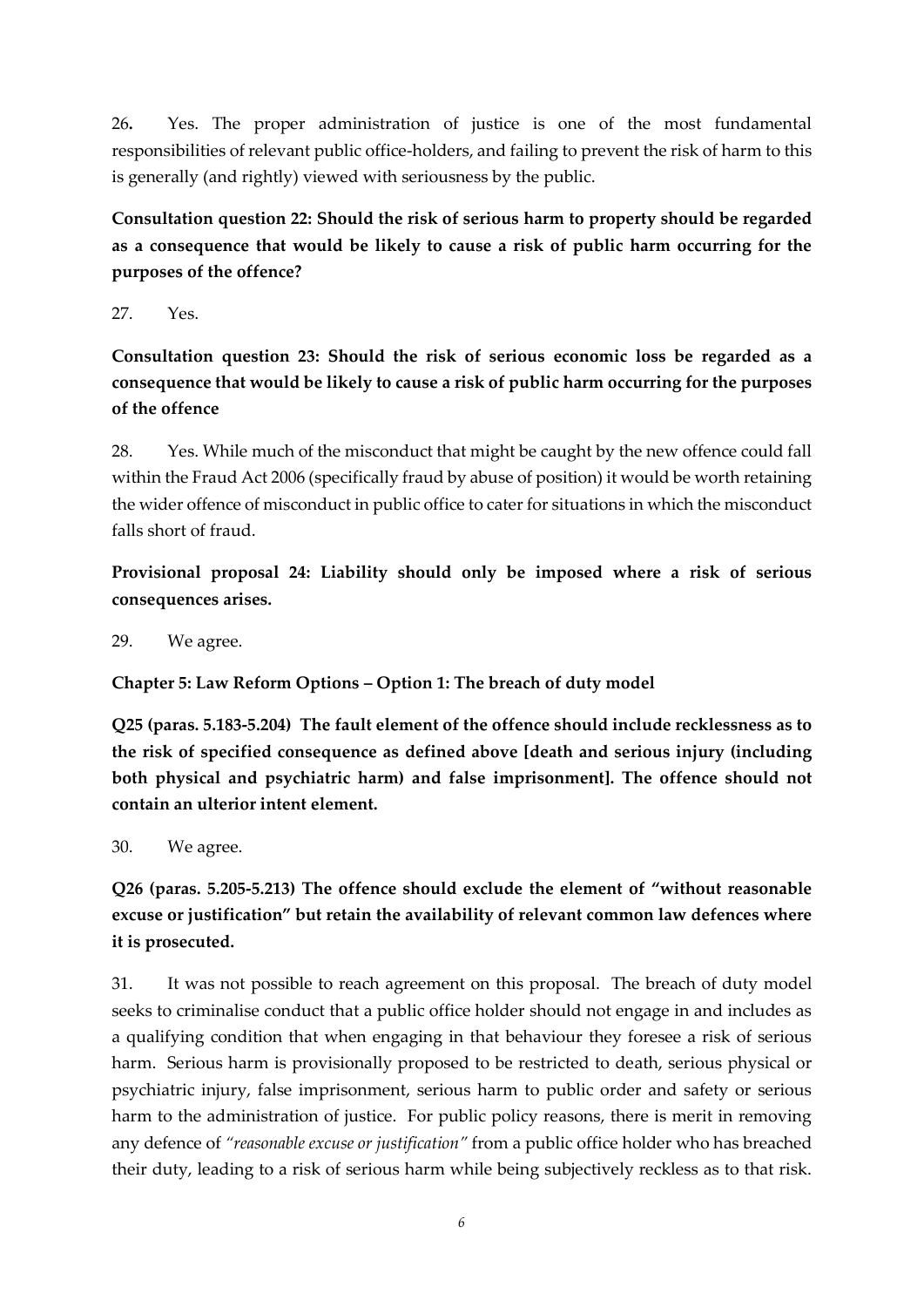Arguably the law should not protect a public officer holder who foresaw a risk of serious harm but nonetheless went on to breach their public duty. Moreover, were the foreseeable risks of the breach of duty prosecuted as substantive offences the defence of "reasonable excuse" would not be available.**<sup>2</sup>** Therefore, the narrowing of the proposed offence of MIPO from its present scope would, in most cases, protect the public office holder and render a defence of "*without reasonable excuse or justification"* redundant.

32. However, in support of including such a defence we considered examples which could still be captured by the new proposed offence and would potentially merit the jury considering whether the defendant had a reasonable excuse.

33. We can envisage factual scenarios where the public would consider that the conduct was justified/excusable but that a properly directed jury could not find that a defence of selfdefence / prevention of crime / duress etc. was open to the defendant. In those circumstances, we find that there may be merit in a reasonable excuse defence.

34. One example is the case of Betina Jordan-Barber. Ms Jordan-Barber was employed by the Ministry of Defence as a strategist, and leaked to Sun journalists the shortage of military equipment for UK troops deployed in Afghanistan, for which she was paid £100,000. Ms Jordan-Barber pleaded guilty to misconduct in public office and was sentenced to 12 months' imprisonment. A public office holder who leaked information about military shortages could fall within the definition of MIPO proposed in this consultation: in disclosing the information there is a clear and foreseeable risk of serious harm (death / serious injury) befalling active soldiers. The motivation for the disclosure (i.e. that it was in the public interest and in a wider sense was intended to protect, rather than to harm, the troops) might be regarded by a jury as a "reasonable excuse or justification", whereas under the current proposals it would not appear that any defence would be available.

35. It difficult for the legislature to predict all the behaviour which could be justified but still meet the criteria set out in the breach of duty model.

36. It is therefore the rare and unforeseen cases, which may justify the inclusion of the defence as a safety valve. The defence could be included to permit the jury to consider whether a defendant's actions (which amounted to a breach of duty leading to a risk of serious harm) were still justified.

**Q27 (paras. 5.214-5.220) Should an offence of breach of duty by a public office holder (subject to a particular duty concerned with the prevention of harm, as described in the foregoing provisional proposals) be introduced?** 

1

<sup>2</sup> E.g. Death & Serious Injury and False Imprisonment – Offences Against the Person Act 1861; Serious Harm to Public Order – Public Order Act 1986.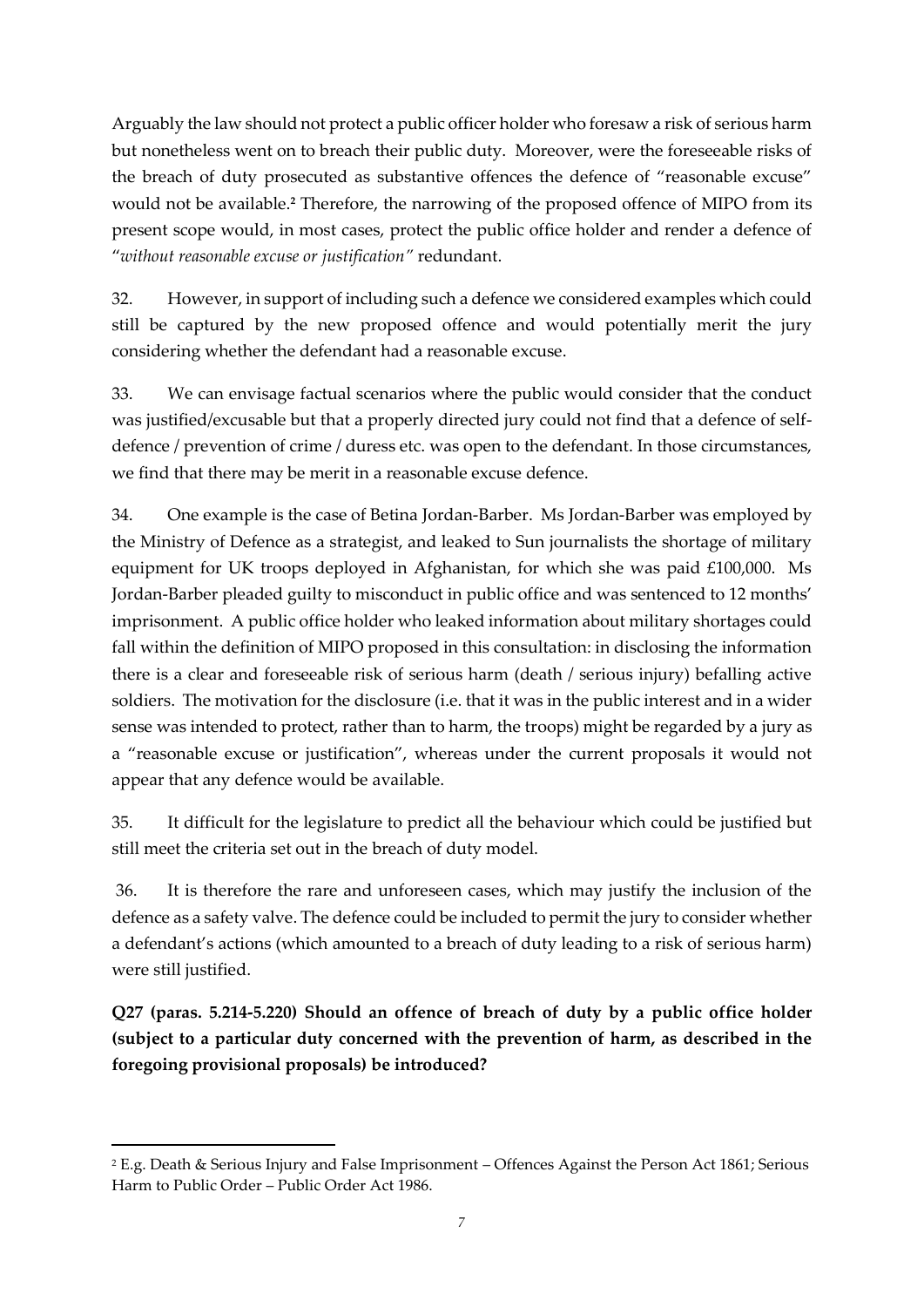37. Yes.

**Chapter 6: Law Reform Options – Option 2: The Corruption Based Model Q28 (paras. 6.1-6.50) The offence should address the following conduct: (1) D commits the offence if he or she abuses his or her position, power or authority. (2) That is to say, if: (a) he or she exercises that position, power or authority for the purpose of achieving: (i) a benefit for himself or herself; or (ii) a benefit or a detriment for another person; and (b) the exercise of that power, position or authority for that purpose was seriously improper.** 

38. We agree.

**Q29 (paras. 6.51-6.59) The offence should apply to all public office holders, without further restriction.**

39. We agree.

**Q.30 (paras. 6.60-6.63) The offence should not include a requirement that the public office holder, as well as being aware of the circumstances which determine that the position in question is a public office, was also aware that his or her position was, in law, considered to be a public office.**

40. We agree.

**Q.31 (paras. 6.64-6.82) The fault element of the offence should include the purpose of achieving an advantage for the office holder or another or a detriment to another. There should be no additional requirement of awareness that acting with that purpose was seriously improper.** 

41. We agree.

**Q.32 (paras. 6.83-6.89) Common law defences should apply. There should not be further defences.**

42. We agree.

**Q.33 (paras. 6.90-6.96) Should a corruption based model of offence, applying to public officials, as described in the foregoing provisional proposals, be introduced?**

43. Yes.

**Q.34 (paras. 6.90-6.97) If such an offence is introduced should it be introduced on its own or in conjunction with the proposed offence described in Option 1?**